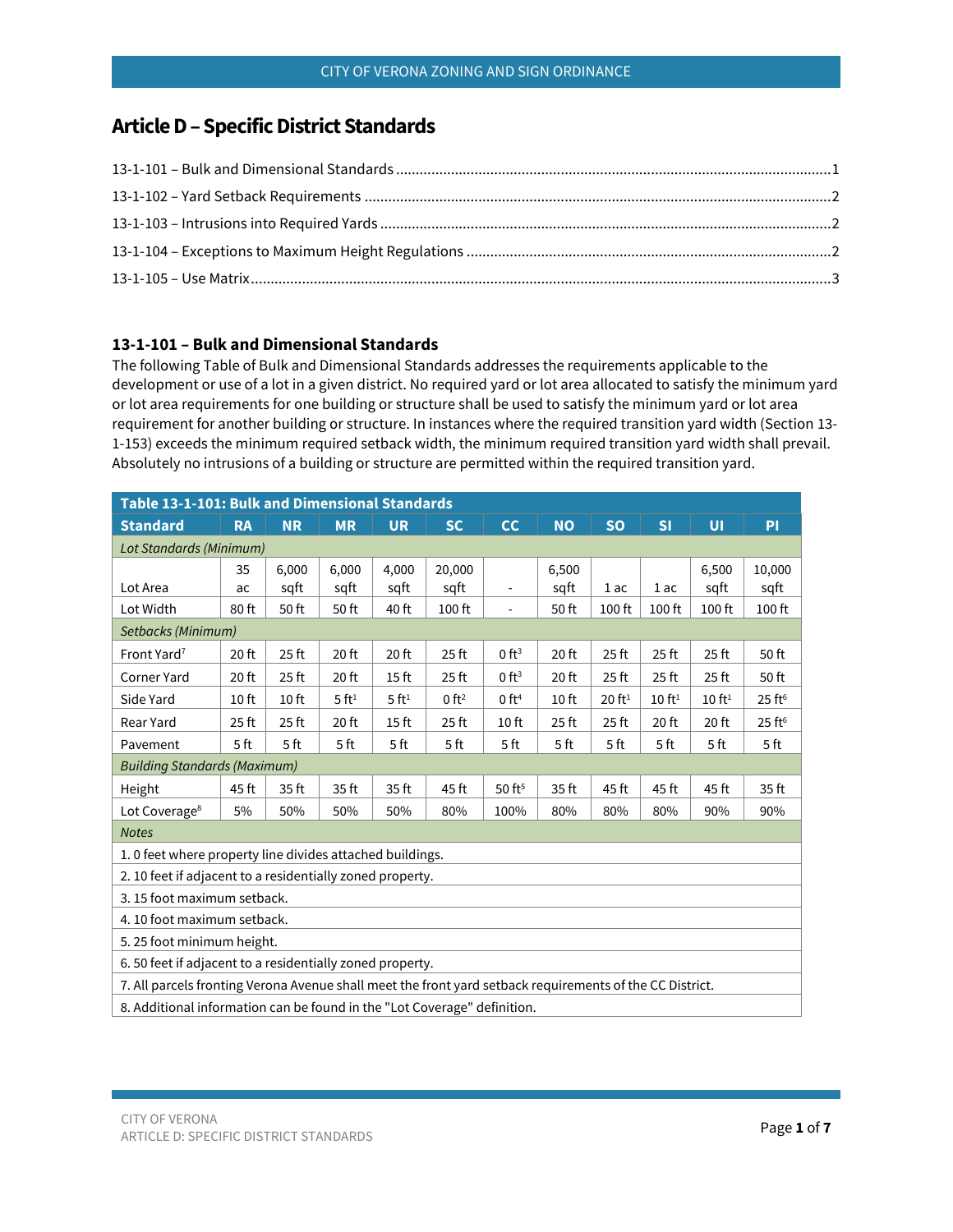#### *Figure 13-1-101: Yard Setback Locations*



#### **13-1-102 – Yard Setback Requirements**

- (a) Lots located adjacent to a street with an Officially Mapped or existing right-of-way equal to or exceeding one hundred (100) feet, an additional ten (10) feet of front yard setback is required to address anticipated future conditions of noise and air quality.
- (b) The required front yard setback for any use may be reduced for a principal structure on any lot where more than fifty (50) percent of the same type of principal structure on the same block face do not meet the required front yard setback. In such instances, the required front yard setback for the proposed structure shall be the average of all principal structures on said block face.

#### <span id="page-1-0"></span>**13-1-103 – Intrusions into Required Yards**

The following intrusions by buildings and structures are permitted into the specified required yards:

#### (a) **Permitted Intrusions into Required Front or Corner Yards**.

- (1) Chimneys, flues, sills, pilasters, lintels, ornamental features, cornices, eaves, and gutters for residential buildings; provided they do not extend more than two and a half (2.5) feet into the required yard.
- (2) Yard lights, and ornamental lights provided they do not locate closer than five (5) feet from the front or street property line.
- (3) Terraces, steps, uncovered and covered porches, decks, stoops, or similar appurtenances to residential buildings which do not extend above the floor level of the adjacent building entrance; provided they do not locate closer than twenty (20) feet from any street right-of-way.
- (b) **Permitted Intrusions into Required Rear or Side Yards**.
	- (1) Sills, pilasters, lintels, ornamental features, cornices, eaves, and gutters for residential buildings; provided they do not extend more than two and a half (2.5) feet into the required yard.
	- (2) Fences, as permitted in Section 13-1-155, may locate on the property line.
	- (3) Fire escapes on residential buildings, which do not extend more than three (3) feet into the required yard.
- (c) **Permitted Intrusions into Required Rear Yards**.
	- (1) Terraces, steps, uncovered porches, decks, stoops, or similar appurtenances to residential buildings which do not extend more than one (1) foot above grade; provided they do not locate closer than twenty (20) feet to the rear lot line.

#### <span id="page-1-1"></span>**13-1-104 – Exceptions to Maximum Height Regulations**

Permitted exceptions to maximum height regulations are as follows: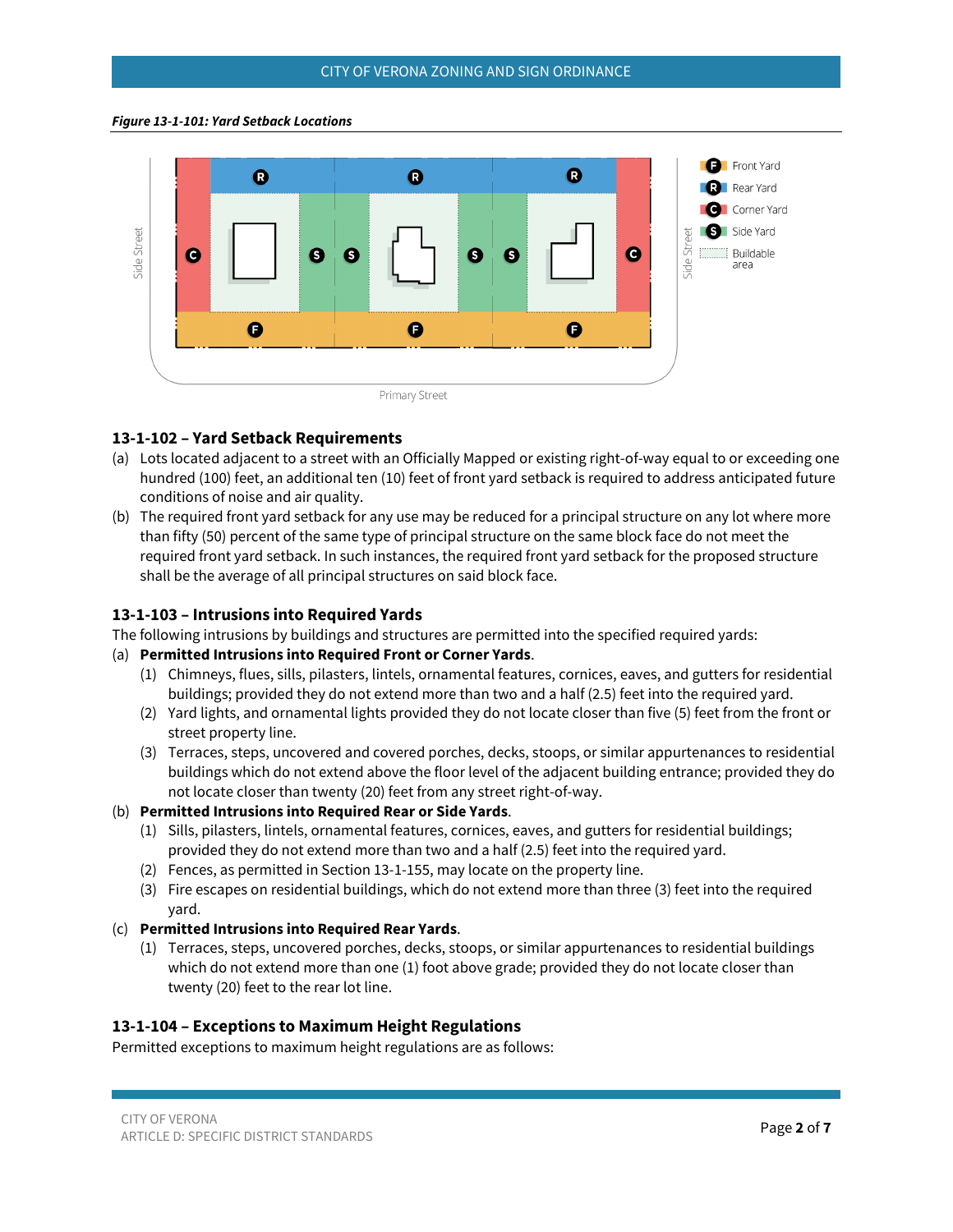The following are permitted to exceed the maximum height regulations by ten (10) feet, within any district where permitted.

- (1) church spires,
- (2) belfries,
- (3) cupolas and domes which do not contain useable space,
- (4) public monuments,
- (5) water towers,
- (6) fire and hose towers,
- (7) flag poles,
- (8) chimneys,
- (9) smokestacks,
- (10) cooling towers, and
- (11) elevator penthouses.

Any building or structure not otherwise accounted for in the above list may exceed said maximum number of floor regulations and/or said maximum height regulations with the granting of a conditional use permit which specifically states the maximum permitted number of floors and/or maximum height of the proposed building or structure.

#### <span id="page-2-0"></span>**13-1-105 – Use Matrix**

(a) The following key is to be used in the interpretation of Tables 13-1-105(b)-(n) below.

- (1) **Permitted Uses**. Uses which are marked as "P" in the tables shall be allowed subject to all applicable regulations of this Ordinance.
- (2) **Conditional Uses**. Uses which are marked as "C" in the tables shall be allowed upon the approval of a Conditional Use Permit, Section 13-1-217.
- (3) **Prohibited Uses**. A blank space in the table indicates that a use type is not allowed in the respective zoning district unless it is otherwise expressly allowed by other regulations of this Zoning Ordinance.
- (4) **Uses not Listed**. If a proposed use is not listed in the table, the Zoning Administrator shall determine if the use is substantially similar to a use listed in the table. If it is, they shall treat the use in the same manner as the "similar" use. If not, the use shall be regarded as prohibited.
- (5) **Additional Regulation**. If a use has use specific standards they are referenced in this column. Use specific standards shall apply to permitted and conditional uses.

#### (b) **Agricultural Uses.**

| Table 13-1-105(b): Agricultural Uses             |                                        |   |   |                         |   |  |  |  |  |                   |           |   |
|--------------------------------------------------|----------------------------------------|---|---|-------------------------|---|--|--|--|--|-------------------|-----------|---|
| <b>Use</b>                                       | <b>Additional</b><br><b>Regulation</b> |   |   | RA NR MR UR SC CC NO SO |   |  |  |  |  | $\blacksquare$ si | <b>UI</b> | P |
| <b>Community Garden</b>                          | $13 - 1 - 121(a)$                      | D | D | P                       | D |  |  |  |  |                   |           |   |
| <b>Solar Energy Collection, Farm</b>             | $13 - 1 - 121(b)$                      |   |   |                         |   |  |  |  |  |                   |           |   |
| Urban Agriculture, Indoor, less than 10,000 sqft |                                        | D |   |                         |   |  |  |  |  |                   |           |   |
| Urban Agriculture, Indoor, more than 10,000 sqft |                                        |   |   |                         |   |  |  |  |  |                   |           |   |
| Urban Agriculture, Outdoor                       | $13 - 1 - 121(c)$                      | D |   |                         |   |  |  |  |  |                   |           |   |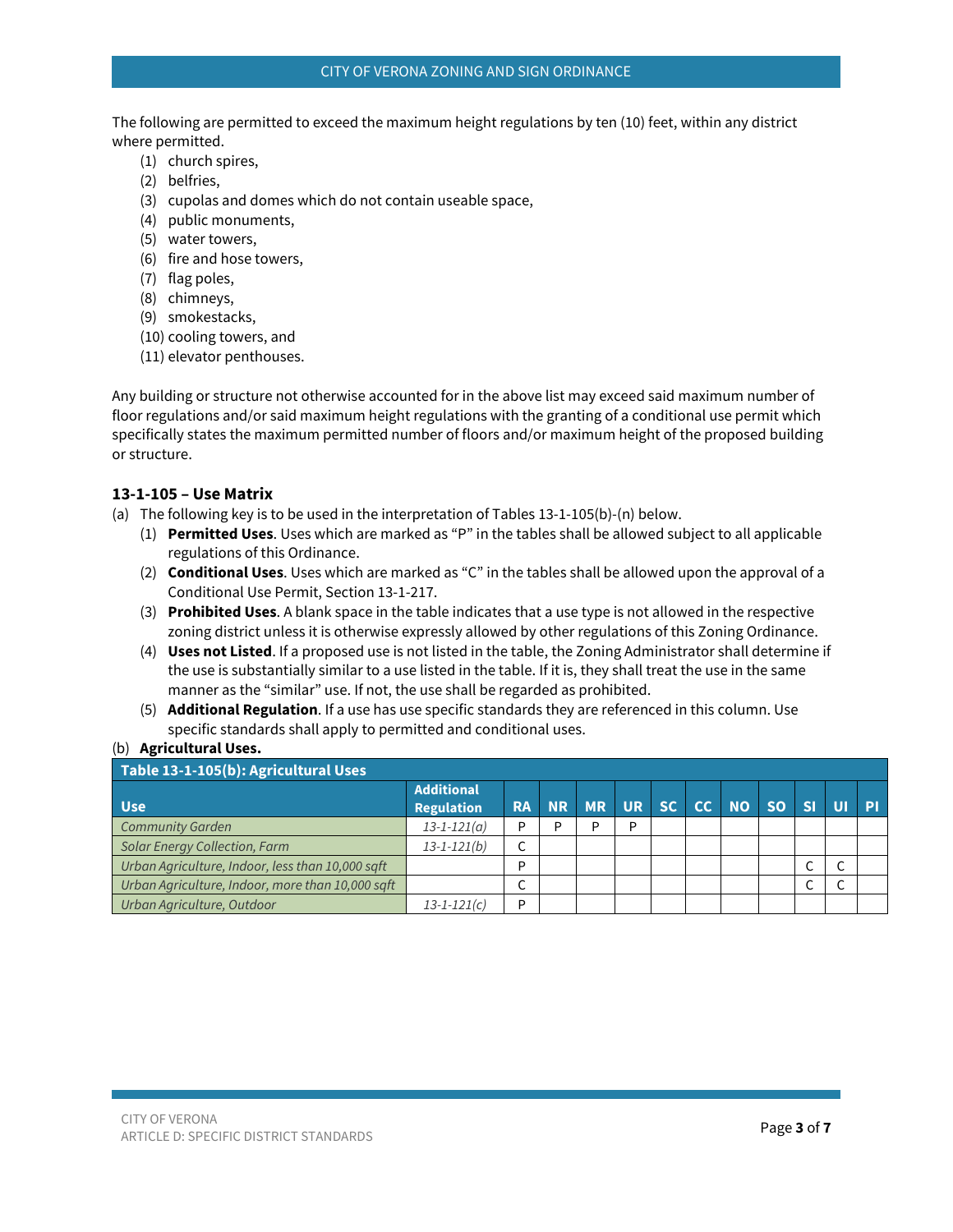### (c) **Residential Uses.**

| Table 13-1-105(c): Residential Uses                                   |                                         |           |           |           |           |           |    |           |           |    |                |    |
|-----------------------------------------------------------------------|-----------------------------------------|-----------|-----------|-----------|-----------|-----------|----|-----------|-----------|----|----------------|----|
| <b>Use</b>                                                            | <b>Additional</b><br><b>Regulations</b> | <b>RA</b> | <b>NR</b> | <b>MR</b> | <b>UR</b> | <b>SC</b> | cc | <b>NO</b> | <b>SO</b> | SI | $\overline{U}$ | PI |
| Apartment / Condominium, Above Ground Floor<br>as a Part of Mixed-Use |                                         |           |           |           |           |           | P  | C         |           |    |                |    |
| Apartment / Condominium, Building                                     | $13 - 1 - 122(a)$                       |           |           | P         | P         |           |    |           |           |    |                |    |
| Apartment / Condominium, Complex                                      | $13 - 1 - 122(b)$                       |           |           |           | C         |           |    |           |           |    |                |    |
| <b>Cluster Mailbox</b>                                                | $13 - 1 - 122(c)$                       |           | P         | P         | P         |           |    |           |           |    |                |    |
| <b>Community Living, 1-8 Persons</b>                                  | $13 - 1 - 122(d)$                       | P         | P         | P         | P         |           |    |           |           |    |                |    |
| <b>Community Living, 9-15 Persons</b>                                 | $13 - 1 - 122(d)$                       |           |           | P         | P         |           |    | C         |           |    |                |    |
| Community Living, 16+ Persons                                         | $13 - 1 - 122(d)$                       |           |           |           | C         |           |    | C         |           |    |                |    |
| Duplex / Townhome, less than or equal to 4 units                      | $13 - 1 - 122(e)$                       |           |           | P         |           |           |    |           |           |    |                |    |
| Duplex / Townhome, more than 4 units                                  | $13 - 1 - 122(e)$                       |           |           |           | P         |           |    |           |           |    |                |    |
| Senior Housing, Dependent                                             | $13 - 1 - 122(f)$                       |           |           |           | С         |           |    | C         |           |    |                |    |
| Senior Housing, Independent                                           | $13 - 1 - 122(f)$                       |           |           |           | C         | C         | C  | C         | C         |    |                |    |
| Single-Family, Detached                                               | $13 - 1 - 122(q)$                       | P         | P         | P         |           |           |    |           |           |    |                |    |

### (d) **Institutional Uses.**

| Table 13-1-105(d): Institutional Uses     |                                        |           |           |           |           |           |    |           |           |           |    |    |  |  |
|-------------------------------------------|----------------------------------------|-----------|-----------|-----------|-----------|-----------|----|-----------|-----------|-----------|----|----|--|--|
| <b>Use</b>                                | <b>Additional</b><br><b>Regulation</b> | <b>RA</b> | <b>NR</b> | <b>MR</b> | <b>UR</b> | <b>SC</b> | cc | <b>NO</b> | <b>SO</b> | <b>SI</b> | UI | PI |  |  |
| Cemetery                                  |                                        |           |           |           |           |           |    |           |           |           |    | D  |  |  |
| College / University                      |                                        |           |           |           |           | P         |    |           | P         | P         | P  | P  |  |  |
| Government Uses, Indoor                   |                                        | P         | P         | P         | P         | P         | P  | P         | P         | P         | P  | P  |  |  |
| Government Uses, Outdoor                  |                                        |           |           | C         | C         | С         |    | C         | C         |           | С  |    |  |  |
| <b>Outdoor Public Recreation, Active</b>  | $13 - 1 - 123(a)$                      | P         | P         | P         | P         | P         | P  | P         | P         | P         |    | P  |  |  |
| <b>Outdoor Public Recreation, Passive</b> |                                        | P         | P         | P         | P         | P         | P  | P         | P         | P         | P  | D  |  |  |
| Place of Worship                          |                                        | P         | P         | P         | P         |           |    |           |           |           |    | P  |  |  |
| <b>Public Service and Utilities</b>       | $13 - 1 - 123(b)$                      | P         | P         | P         | P         | P         | P  | P         | P         | P         | P  | D  |  |  |
| School, Elementary and Middle             |                                        | P         | P         | P         | P         |           |    |           |           |           |    | P  |  |  |
| School, High                              |                                        | P         | P         | P         | P         |           |    |           |           |           |    | D  |  |  |
| <b>Vocational / Employment Training</b>   |                                        |           |           |           |           |           |    |           |           | P         | D  | D  |  |  |

#### (e) **Retail Uses.**

| Table 13-1-105(e): Retail Uses        |                                        |           |           |       |  |        |    |           |           |                         |    |           |  |
|---------------------------------------|----------------------------------------|-----------|-----------|-------|--|--------|----|-----------|-----------|-------------------------|----|-----------|--|
| <b>Use</b>                            | <b>Additional</b><br><b>Regulation</b> | <b>RA</b> | <b>NR</b> | MR UR |  | SC     | CC | <b>NO</b> | <b>SO</b> | $\overline{\mathbf{S}}$ | UI | <b>PI</b> |  |
| <b>Adult Uses</b>                     | $13 - 1 - 124(a)$                      |           |           |       |  |        |    |           |           |                         | D  |           |  |
| General Retail, less than 10,000 sqft | $13 - 1 - 124(b)$                      |           |           |       |  | D      | D  | D         |           |                         |    |           |  |
| General Retail, 10,000 - 49,999 sqft  | $13 - 1 - 124(c)$                      |           |           |       |  | D      | D  |           |           |                         |    |           |  |
| General Retail, more than 50,000 sqft | $13 - 1 - 124(d)$                      |           |           |       |  | D      | ∼  |           |           |                         |    |           |  |
| Pawn Shop                             | $13 - 1 - 124(e)$                      |           |           |       |  | ╭<br>◡ |    |           |           |                         |    |           |  |
| <b>Thrift Store</b>                   | $13 - 1 - 124(f)$                      |           |           |       |  | ╭<br>◡ |    |           |           |                         |    |           |  |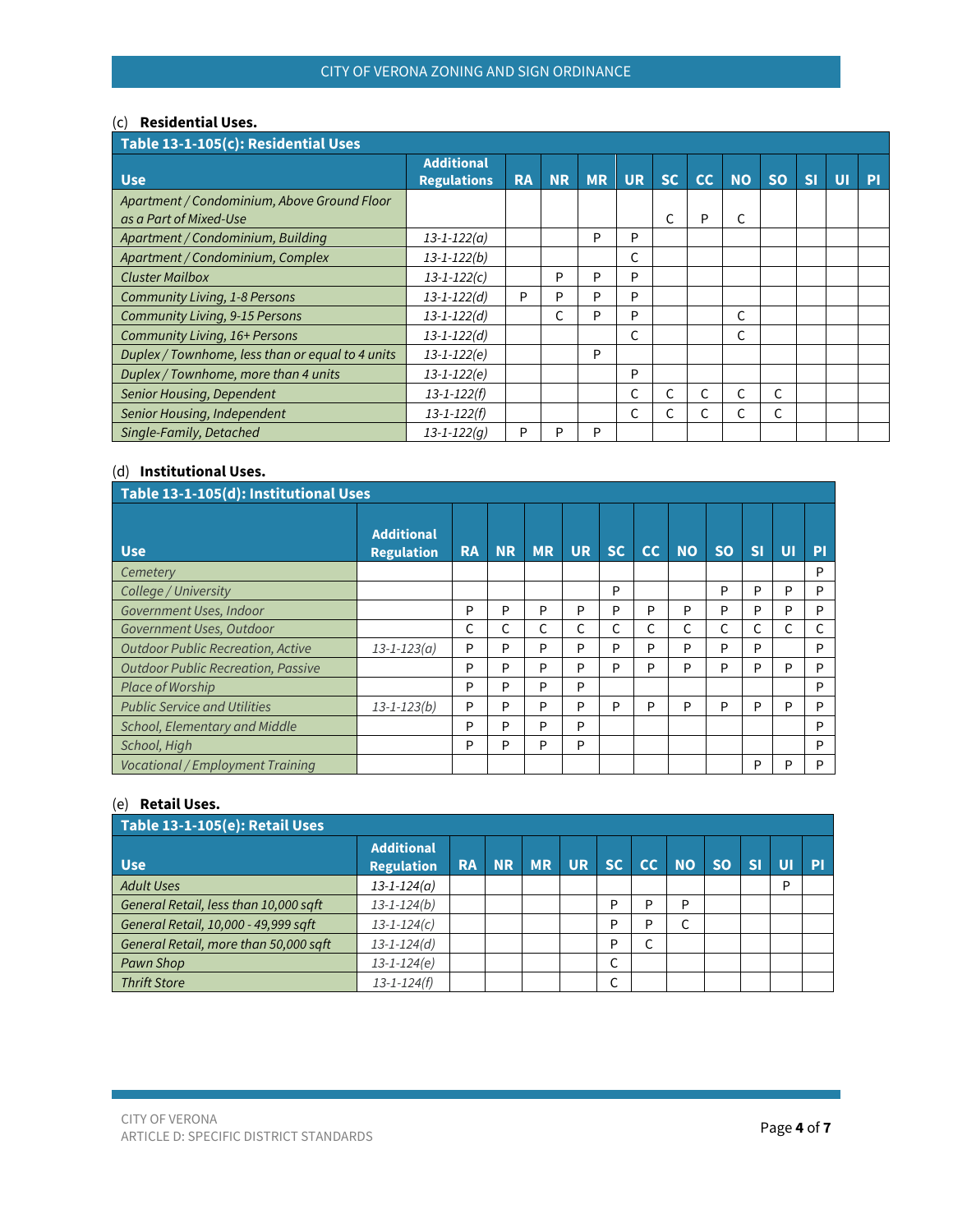#### (f) **Service Uses.**

| Table 13-1-105(f): Service Uses        |                                        |           |           |           |           |           |    |           |           |    |                |    |  |
|----------------------------------------|----------------------------------------|-----------|-----------|-----------|-----------|-----------|----|-----------|-----------|----|----------------|----|--|
| <b>Use</b>                             | <b>Additional</b><br><b>Regulation</b> | <b>RA</b> | <b>NR</b> | <b>MR</b> | <b>UR</b> | <b>SC</b> | cc | <b>NO</b> | <b>SO</b> | SI | $\overline{U}$ | PI |  |
| <b>Acute Care Center</b>               |                                        |           |           |           |           | P         |    |           | P         | C  | C              |    |  |
| Check Cashing / Pay Day Loan Store     |                                        |           |           |           |           |           |    |           |           |    |                |    |  |
| <b>Commercial Animal Boarding</b>      | $13 - 1 - 125(a)$                      |           |           |           |           | C         |    |           |           |    |                |    |  |
| <b>Corporate Campus</b>                | $13 - 1 - 125(b)$                      |           |           |           |           |           |    |           | P         | P  | C              |    |  |
| Day Spa                                |                                        |           |           |           |           | P         | P  | C         | C         |    |                |    |  |
| General Service, less than 10,000 sqft | $13 - 1 - 125(c)$                      |           |           |           |           | P         | P  | P         | P         |    |                |    |  |
| General Service, more than 10,000 sqft | $13 - 1 - 125(d)$                      |           |           |           |           | P         | P  |           | P         |    |                |    |  |
| Group Day Care Center, 9+ persons      | $13 - 1 - 125(e)$                      |           |           |           |           | С         | C  | C         |           | C  | C              | C. |  |
| Hospital                               |                                        |           |           |           |           | C         |    |           | C         | C  | C              |    |  |
| Massage Parlor                         |                                        |           |           |           |           |           |    |           |           |    |                |    |  |
| <b>Medical / Dental Office</b>         |                                        |           |           |           |           | P         | P  | P         | P         | P  | P              |    |  |
| <b>Personal Storage Facility</b>       | $13 - 1 - 125(f)$                      |           |           |           |           | C         |    |           |           | C  | C              |    |  |
| <b>Professional Office</b>             |                                        |           |           |           |           | P         | P  | P         | P         | C  | $\mathsf{C}$   |    |  |
| <b>Tattoo Parlor</b>                   |                                        |           |           |           |           | P         | P  | P         | P         |    |                |    |  |
| Veterinary Clinic / Animal Hospital    |                                        |           |           |           |           | C         |    |           |           | C  |                |    |  |

## (g) **Eating and Drinking Uses.**

| Table 13-1-105(g): Eating and Drinking Uses |                                        |  |  |          |           |    |    |           |           |           |  |           |  |
|---------------------------------------------|----------------------------------------|--|--|----------|-----------|----|----|-----------|-----------|-----------|--|-----------|--|
| <b>Use</b>                                  | <b>Additional</b><br><b>Regulation</b> |  |  | RA NR MR | <b>UR</b> | SC | CC | <b>NO</b> | <b>SO</b> | <b>SI</b> |  | <b>PI</b> |  |
| Brewery / Winery / Distillery, Tasting Room |                                        |  |  |          |           | P  | D  |           |           |           |  |           |  |
| Coffee / Tea Shop                           | $13 - 1 - 126(a)$                      |  |  |          |           | P  | D  | Þ         |           |           |  |           |  |
| Microbrewery                                |                                        |  |  |          |           | P  | D  |           |           |           |  |           |  |
| Restaurant, Delivery / Carry Out Only       |                                        |  |  |          |           | P  | D  |           |           |           |  |           |  |
| <b>Restaurant, Fast Casual</b>              |                                        |  |  |          |           | P  | D  |           |           |           |  |           |  |
| Restaurant, Sit Down                        |                                        |  |  |          |           | P  | D  |           |           |           |  |           |  |

### (h) **Fitness Facility and Entertainment Uses.**

| Table 13-105(h): Fitness Facility and Entertainment Uses                     |                                        |           |           |           |           |           |    |           |           |                         |    |   |  |
|------------------------------------------------------------------------------|----------------------------------------|-----------|-----------|-----------|-----------|-----------|----|-----------|-----------|-------------------------|----|---|--|
| <b>Use</b>                                                                   | <b>Additional</b><br><b>Regulation</b> | <b>RA</b> | <b>NR</b> | <b>MR</b> | <b>UR</b> | <b>SC</b> | cc | <b>NO</b> | <b>SO</b> | $\overline{\mathbf{S}}$ | UI | P |  |
| Archery / Gun Range, Indoor                                                  |                                        |           |           |           |           |           |    |           |           |                         |    |   |  |
| <b>Event Center</b>                                                          |                                        |           |           |           |           |           |    |           |           |                         |    |   |  |
| Fitness Facility / Entertainment Facility, Indoor,<br>less than 10,000 saft  | $13 - 1 - 127(a)$                      |           |           |           |           | P         | P  | P         |           | P                       |    | D |  |
| Fitness Facility / Entertainment Facility, Indoor,<br>$10,000$ - 49,999 sqft | $13 - 1 - 127(b)$                      |           |           |           |           | D         | P  |           |           |                         |    | D |  |
| Fitness Facility / Entertainment Facility, Indoor,<br>more than 50,000 saft  | $13 - 1 - 127(c)$                      |           |           |           |           | P         |    |           |           |                         |    | D |  |
| Fitness Facility / Entertainment Facility,<br>Outdoor                        | $13 - 1 - 127(d)$                      |           |           |           |           |           |    |           |           | P                       |    | D |  |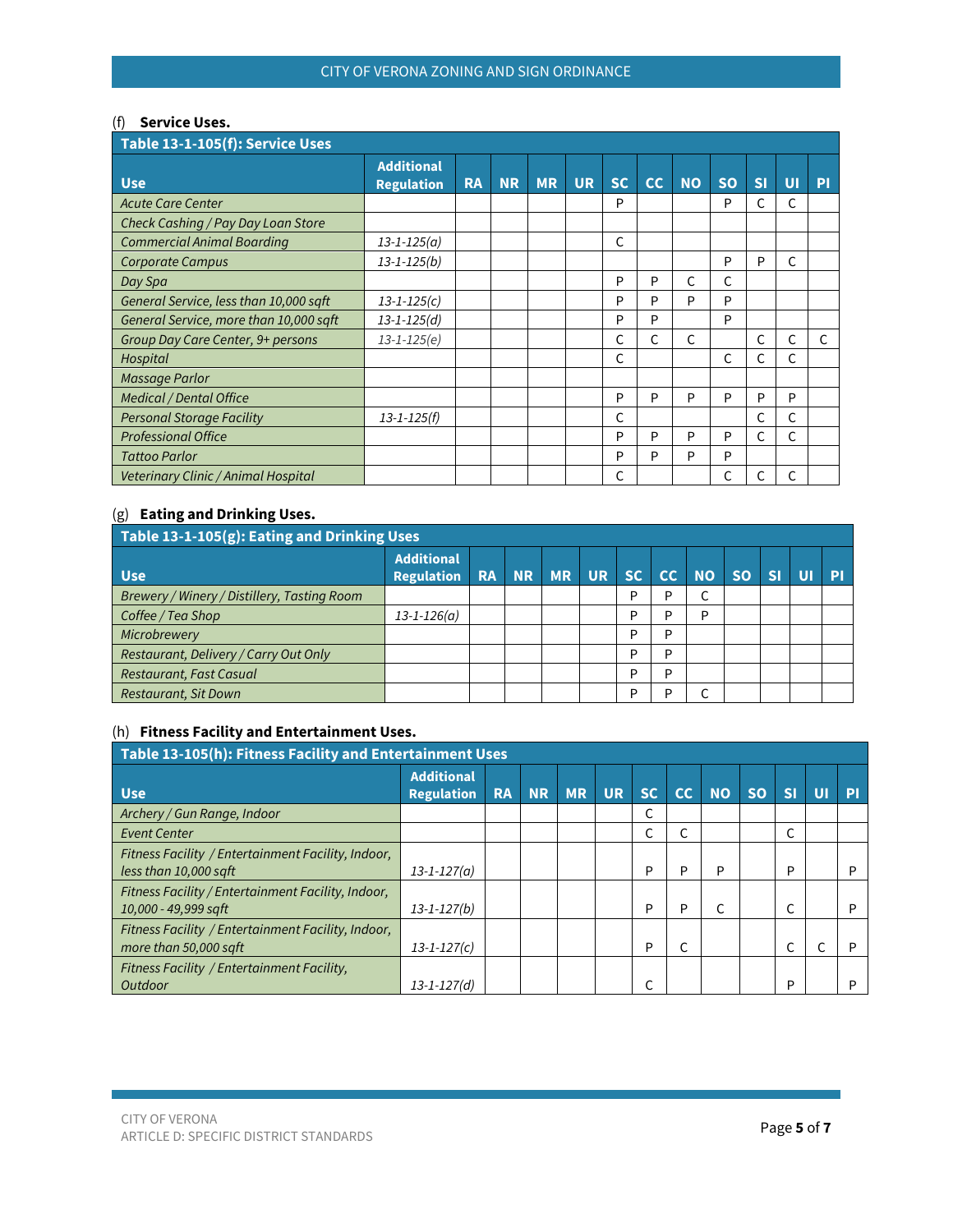## CITY OF VERONA ZONING AND SIGN ORDINANCE

## (i) **Lodging Uses.**

| Table 13-1-105 $(i)$ : Lodging Uses |                                        |           |           |           |           |           |        |           |           |              |  |
|-------------------------------------|----------------------------------------|-----------|-----------|-----------|-----------|-----------|--------|-----------|-----------|--------------|--|
| <b>Use</b>                          | <b>Additional</b><br><b>Regulation</b> | <b>RA</b> | <b>NR</b> | <b>MR</b> | <b>UR</b> | <b>SC</b> | cc     | <b>NO</b> | <b>SO</b> | $\mathbf{C}$ |  |
| <b>Bed and Breakfast</b>            | $13 - 1 - 128(a)$                      |           | ∽         | ∽<br>֊    | ∽<br>◡    |           | ∽<br>֊ | ∽<br>◡    |           |              |  |
| Hotel                               |                                        |           |           |           |           | D         | D      |           |           |              |  |

### (j) **Vehicle Related Uses.**

| Table 13-1-105(j): Vehicle Related Uses |                                        |           |           |           |             |        |    |           |           |           |        |           |  |
|-----------------------------------------|----------------------------------------|-----------|-----------|-----------|-------------|--------|----|-----------|-----------|-----------|--------|-----------|--|
| <b>Use</b>                              | <b>Additional</b><br><b>Regulation</b> | <b>RA</b> | <b>NR</b> | <b>MR</b> | UR <b>I</b> | SC     | CC | <b>NO</b> | <b>SO</b> | <b>SF</b> | UI     | <b>PI</b> |  |
| Autobody Repair                         |                                        |           |           |           |             | ╭<br>◡ |    |           |           |           | C      |           |  |
| Car Wash                                |                                        |           |           |           |             | D      |    |           |           |           |        |           |  |
| <b>Fuel Sales</b>                       | $13 - 1 - 129(a)$                      |           |           |           |             | D      |    |           |           | D         | P      |           |  |
| <b>Service Station</b>                  |                                        |           |           |           |             | D      |    |           |           |           | ╭<br>◡ |           |  |
| <b>Vehicle Sales and Rental</b>         |                                        |           |           |           |             | D      |    |           |           |           | ╭<br>◡ |           |  |

### (k) **Industrial Uses.**

| Table 13-1-105(k): Industrial Uses   |                                        |           |           |           |           |           |    |           |           |                     |    |    |  |
|--------------------------------------|----------------------------------------|-----------|-----------|-----------|-----------|-----------|----|-----------|-----------|---------------------|----|----|--|
| <b>Use</b>                           | <b>Additional</b><br><b>Regulation</b> | <b>RA</b> | <b>NR</b> | <b>MR</b> | <b>UR</b> | <b>SC</b> | cc | <b>NO</b> | <b>SO</b> | <b>SI</b>           | UI | PI |  |
| Artisan Manufacturing                | $13 - 1 - 130(a)$                      |           |           |           |           | P         |    |           |           |                     |    |    |  |
| <b>Brewery / Winery / Distillery</b> |                                        |           |           |           |           |           |    |           |           | P                   | P  |    |  |
| <b>Communication Tower</b>           | $13 - 1 - 130(b)$                      |           |           |           |           |           |    |           |           | ╭<br>J              |    |    |  |
| <b>Composting Operation</b>          | $13 - 1 - 130(c)$                      | C         |           |           |           |           |    |           |           |                     |    |    |  |
| <b>Distribution Center</b>           | $13 - 1 - 130(d)$                      |           |           |           |           |           |    |           |           | $\overline{ }$<br>◡ | P  |    |  |
| Light Industrial                     | $13 - 1 - 130(e)$                      |           |           |           |           |           |    |           |           | P                   | P  |    |  |
| Storage or Wholesaling               |                                        |           |           |           |           |           |    |           |           | P                   | P  |    |  |

## (l) **Transportation Uses.**

| Table 13-1-105(l): Transportation Uses |                                         |  |  |                    |  |  |                                           |           |           |        |   |  |
|----------------------------------------|-----------------------------------------|--|--|--------------------|--|--|-------------------------------------------|-----------|-----------|--------|---|--|
| <b>Use</b>                             | <b>Additional</b><br><b>Regulations</b> |  |  | <b>RANR MRURSC</b> |  |  | $\blacktriangle$ CC $\blacktriangleright$ | <b>NO</b> | <b>SO</b> |        |   |  |
| Airport / Heliport                     | $13 - 1 - 131(a)$                       |  |  |                    |  |  |                                           |           |           | ∽<br>◡ | ∼ |  |
| <b>Off-Site Parking Lot</b>            |                                         |  |  |                    |  |  |                                           |           |           |        |   |  |